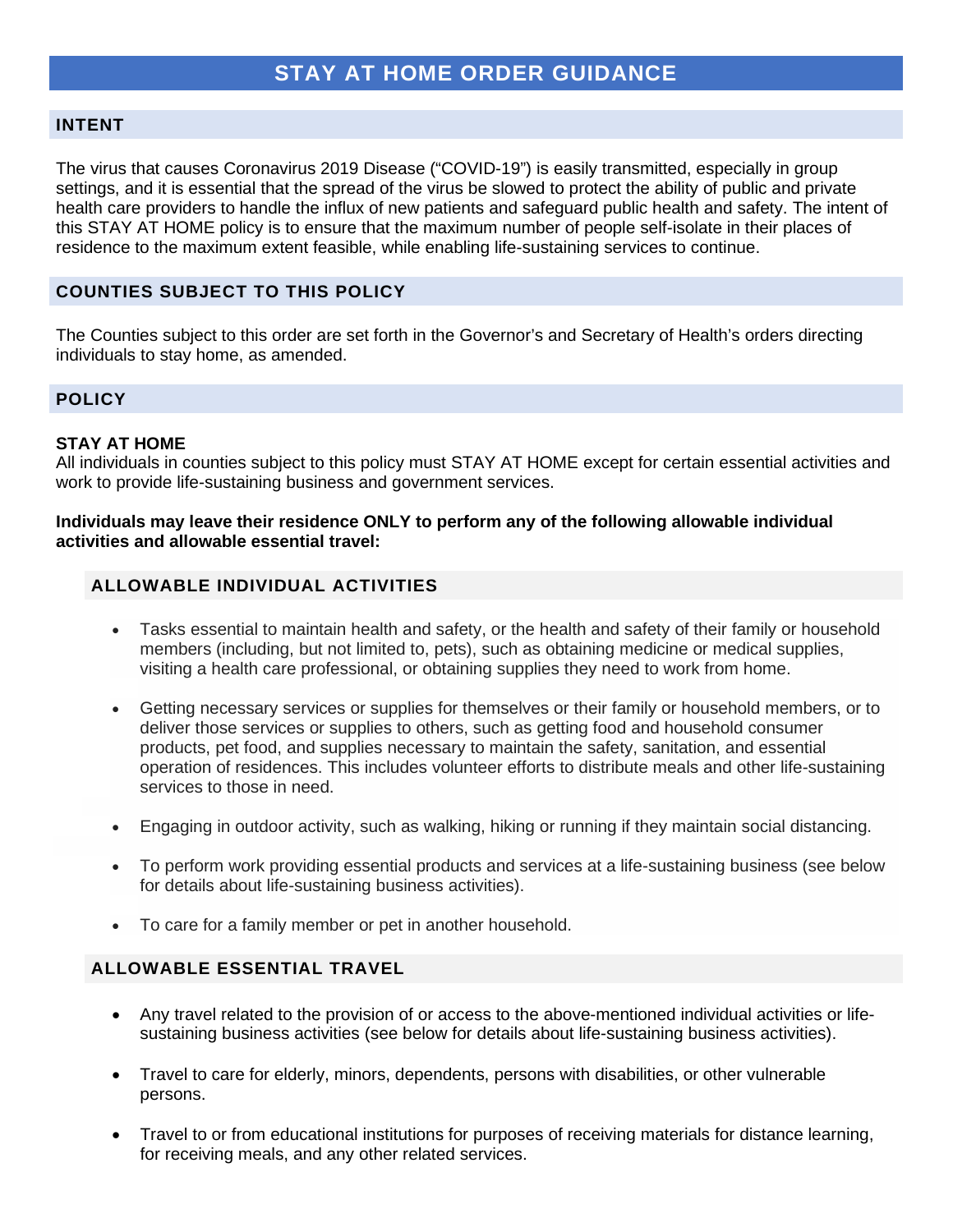- Travel to return to a place of residence from an outside jurisdiction.
- Travel required by law enforcement or court order.
- Travel required for non-residents to return to their place of residence outside the commonwealth.

### **EXEMPTIONS**

# **LIFE-SUSTAINING BUSINESS ACTIVITIES**

Life-sustaining business activities are exempt from this policy. On March 19, Governor Wolf ordered the closure of the physical locations of businesses that are not critical to sustaining life in a pandemic. Businesses can determine whether they are considered a life-sustaining business, and are therefore allowed to continue in-person, physical operations, by first referring to the [Governor's Order](https://www.governor.pa.gov/wp-content/uploads/2020/03/20200319-TWW-COVID-19-business-closure-order.pdf) and the list of life-sustaining business which is [available here.](https://www.scribd.com/document/452547980/UPDATED-LIST-Industry-Operation-Guidance-March-20-2020) This list has been updated to conform with guidance on [Essential Critical Infrastructure](https://www.cisa.gov/publication/guidance-essential-critical-infrastructure-workforce) issued by the [Department of Homeland Security Cybersecurity and](https://www.cisa.gov/identifying-critical-infrastructure-during-covid-19)  [Infrastructure Security Agency advisory.](https://www.cisa.gov/identifying-critical-infrastructure-during-covid-19)

If the answer remains unclear, businesses may email the Department of Community and Economic Development (DCED) for further assistance at the following email account: [ra-dcedcs@pa.gov.](mailto:ra-dcedcs@pa.gov) Inquiries will be answered as promptly as possible.

Businesses that are ordered closed but believe they could help mitigate this crisis by providing a lifesustaining service may [apply for a waiver](https://expressforms.pa.gov/apps/pa/DCED/Waiver-process-keeping-physical-locations-open) to re-open.

*This exemption is subject to continuance of and compliance with the social distancing and other mitigation measures to protect employees and the public, including virtual and telework operations (e.g. work from home) as the primary option when available.*

## **STATE AND LOCAL GOVERNMENTS**

Governments should use best judgment in exercising their authorities and issuing implementation directives and guidance. All such decisions should appropriately balance public health and safety while ensuring the continued delivery of critical services and functions. Government employees and contractors should continue to operate under the direction of their supervisors.

## **INDIVIDUALS EXPERIENCING HOMELESSNESS**

Individuals experiencing homelessness are not subject to this policy but are strongly urged to find shelter and government agencies are urged to take steps needed to provide shelter for those individuals.

### **DISPLACED STUDENTS**

International students, foster youth, and any other students who would otherwise experience displacement or homelessness as a result of campus closures are exempt from this policy and may remain in campus housing.

Additionally, nothing in this policy shall be construed to affect the operations of:

• Health care or medical service providers.